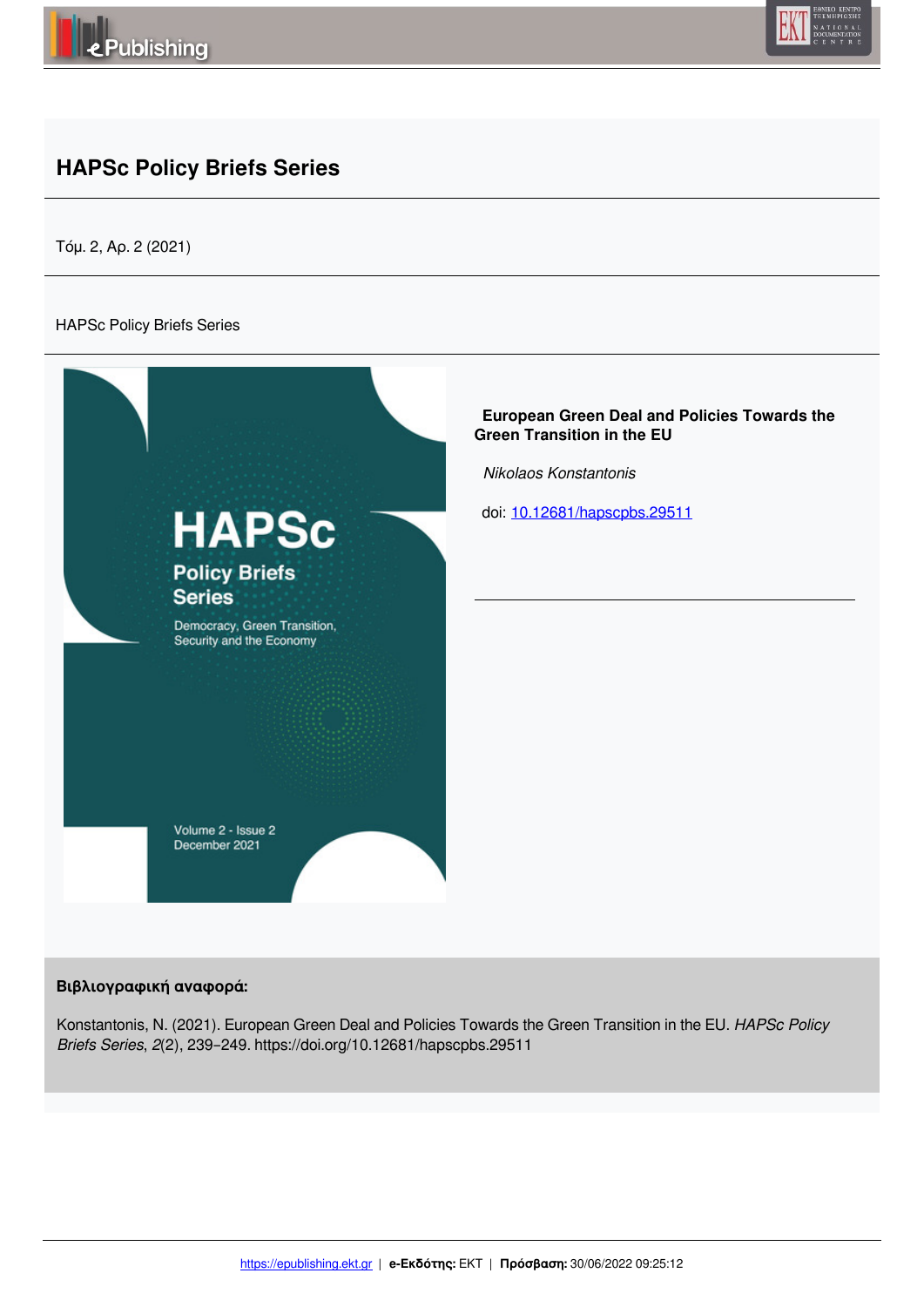

# **European Green Deal and Policies Towards the Green Transition in the EU<sup>1</sup>**

Nikolaos Konstantonis<sup>2</sup>

# **Abstract**

This paper will pursue to demonstrate the aspects of the environmental policies and initiatives inside the European Union, with reference to legislative content. The research starts with a historical retrospect of the EU policies for the environment. Afterwards, it focuses on the new European Green Deal, launched in 2019, its climate targets, areas which it covers and the actions needed for its accomplishment. Policy instruments are presented quite analytically, with special reference to a just transition, along with other policies. Additionally, the basic impacts and difficulties in the implementation of environmental legislation inside the European Union are explained. In the end, an overall assessment of the topic is carried out.

**Keywords**: European Green Deal; environment; European Union; emissions; Commission; energy transition; renewable energy sources

# **Introduction: Short history of EU's environmental policy**

The European Union (EU) can be characterized as an international leading factor in the field of environmental and climate policies. In the 1960s and early 1970s, the first measures for the environment were taken, although mainly concerning the establishment of the internal market (Orlando, 2013). There have been two first steps towards the development of climate policies inside the European Community, both in 1972. During a summit in Paris, heads of states defined new fields of action from the Community, including environmental, energy and industrial policies. The same year, at a conference in Stockholm, held by the United Nations, environmental issues took their place at the forefront of international concerns, for the first time (United Nations, 1972). This leaded to the dialogue between developed and developing countries about the connection of economic growth with environmental pollution. The following year, 1973, the first -out of seven to date- Environmental Action Program was launched (Ministry of Environment of Denmark, n.d.), which remained a main tool for implementing measures concerning the environment.

With the coming of the 1980s, we can see more consistency in the environmental policies, adopted by the European Community. The Single European Act in 1986, was of great importance for the implementation of policies, as it provided a legal basis for the environmental legislation in Europe and it was the first Treaty to include the title "Environment" (Mathis, 2020). Moreover, it gave the

<sup>&</sup>lt;sup>1</sup> To cite this paper in APA style: Konstantonis, N. (2021). European Green Deal and Policies Towards the Green Transition in the EU. *HAPSc Policy Briefs Series, 2*(2), 239-249. DOI: 10.12681/hapscpbs.29511

<sup>&</sup>lt;sup>2</sup> Department of International and European Studies, University of Piraeus, Greece.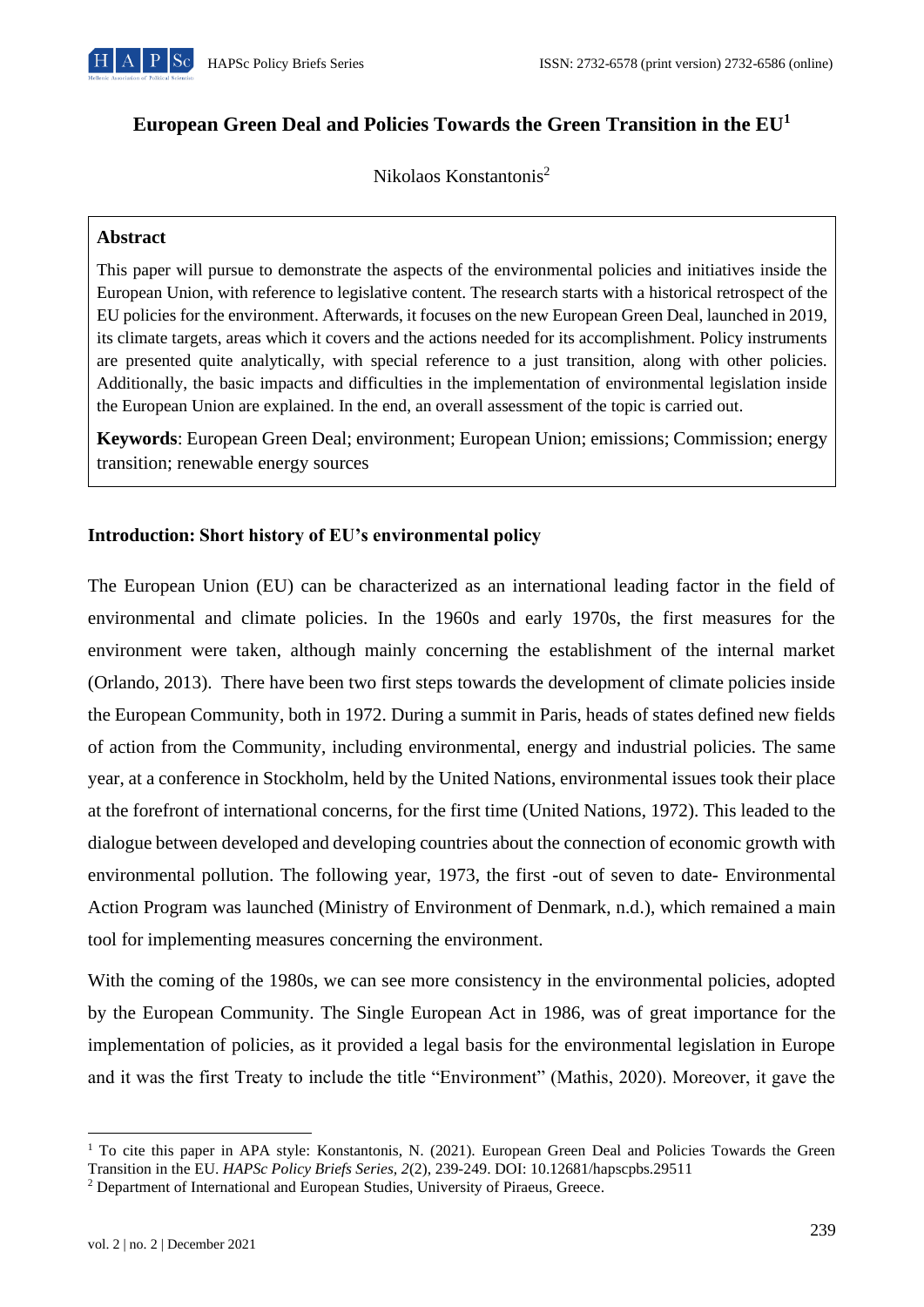

Parliament more responsibilities in policy - making for the environment, through the cooperation with the Council (Selin & VanDeveer, 2015). Environmental protection obtained its own chapter in the Treaty (Hey, 2007). The following years were characterized by controversies between the internal market and protection of the environment. In the last years of the decade, the Commission explored new instruments of environmental policy towards the implementation of norms, by the private sector. Between 1989 and 1994 a reorientation of the EU climate policies was introduced (Hey, 2007). The European Court of Justice has played a crucial role in the consolidation of environmental policies inside the European Union, as it helped to clarify the role of environmental protection among other Community targets (Orlando, 2013).

The beginning of the new decade signaled a quantitative reduction in environmental laws (Golub, 1996) and more differentiation and flexibility in the Union's policies for the environment. Maastricht and Amsterdam Treaties, in 1992 and 1997 respectively, although did not introduce substantial changes to the legislation of the SEA, were vital for the development of climate policies, as they added two significant specifications. In Maastricht Treaty, there was a specific reference to the protection of the environment among the EU objectives. With the Amsterdam Treaty, sustainable development was introduced for the first time as one of the Union's targets (Orlando 2013). All in all, there are four remarkable points for the establishment of environmental legislation in the European Union: The Single European Act in 1986, the Treaties of Maastricht and Amsterdam in 1992 and 1997 respectively, and finally the Cardiff Process since 1997 (Perga, 2019).

The enlargement of 2004 was seen as a difficulty for the implementation of the environmental legislation, due to poor expertise and resources (Bar, Homeyer and Klasing, 2001; Lee, 2005: 19), but also as a good opportunity to enhance environmental protection in the new member-states and thus, in Europe and globally (Schreurs, 2004). In the period from 2002 to 2012, global climate change constitutes the greatest issue to be tackled. The EU has a leading role in international environmental agreements and cooperates with the rest of the world. Nowadays, the big challenge for the European Union is the coupling of economic growth and competitiveness with the protection of the environment (Orlando, 2013).

# **The European Green Deal, climate targets and other laws and policies for the environment**

In December 2019, a Green Deal was launched by the European Commission, with the ambitious aim to make Europe the first climate-neutral continent by 2050. As President Ursula Von der Leyen stated: "The overarching goal was, and of course is, to make Europe the very first climate neutral continent in the world and to build a new growth strategy to get there. Our Package aims to combine the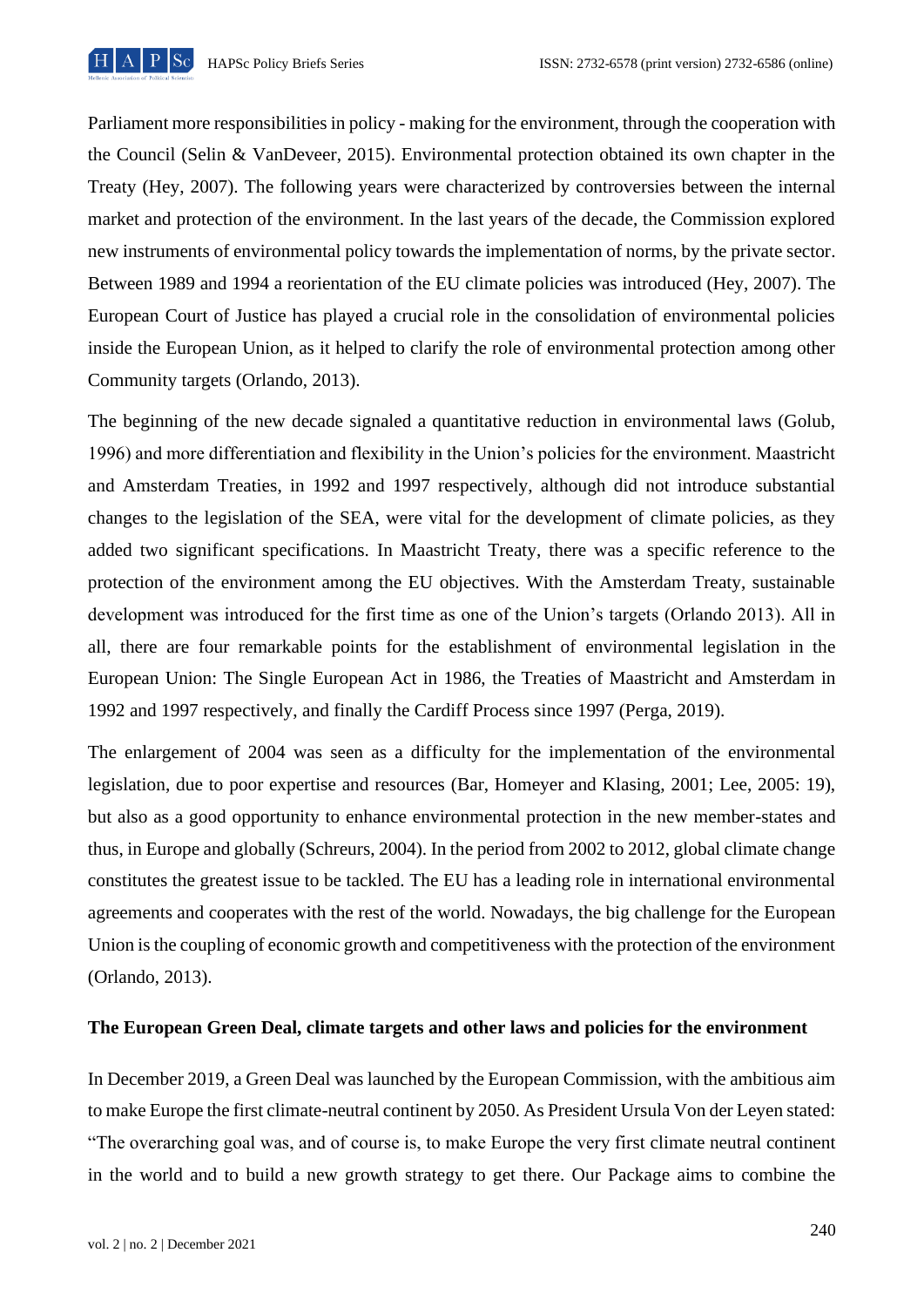

reduction of emissions, with measures to preserve nature, and to put jobs and social balance at the heart of this transformation." (European Commission, 2021a). This new deal constitutes the European Union's approach for the implementation of the 2030 United Nations' Agenda for sustainable development and has four main aims to achieve: Make Europe climate-neutral, protect humans, animals and plants by limiting emissions, enable companies to play a leading role in clean technologies globally, and ensure a fair energy transition for all countries (Dimitriadis, 2021). The new deal will pursue to include the ambitious aim for a climate-neutral Europe, into legislation (Canevari, 2020). Thus, three main requirements which are included in climate legislation, have been set by the Commission for 2030, in order for the Agenda to be successful. Greenhouse gas emissions should be reduced at least by 40%, comparing to 1990 levels, renewable energy sources must have a 32% share in the energy mix and 32.5% improvement in energy efficiency is also a necessity (European Council, 2014).

The new Deal could play a significant role for the recovery after the end of the pandemic and aspires to limit carbon emissions, decouple economic development from resource use and ensure that no country is excluded or left behind in this process (Belardo, 2021). The Deal refers to all economic sectors, including transport, energy, buildings, industries and agriculture.



#### **Figure 1: European Green Deal**

Source: European Compost Network (n.d.) https://www.compostnetwork.info/eu-green-deal/ (Accessed: 05/07/2021)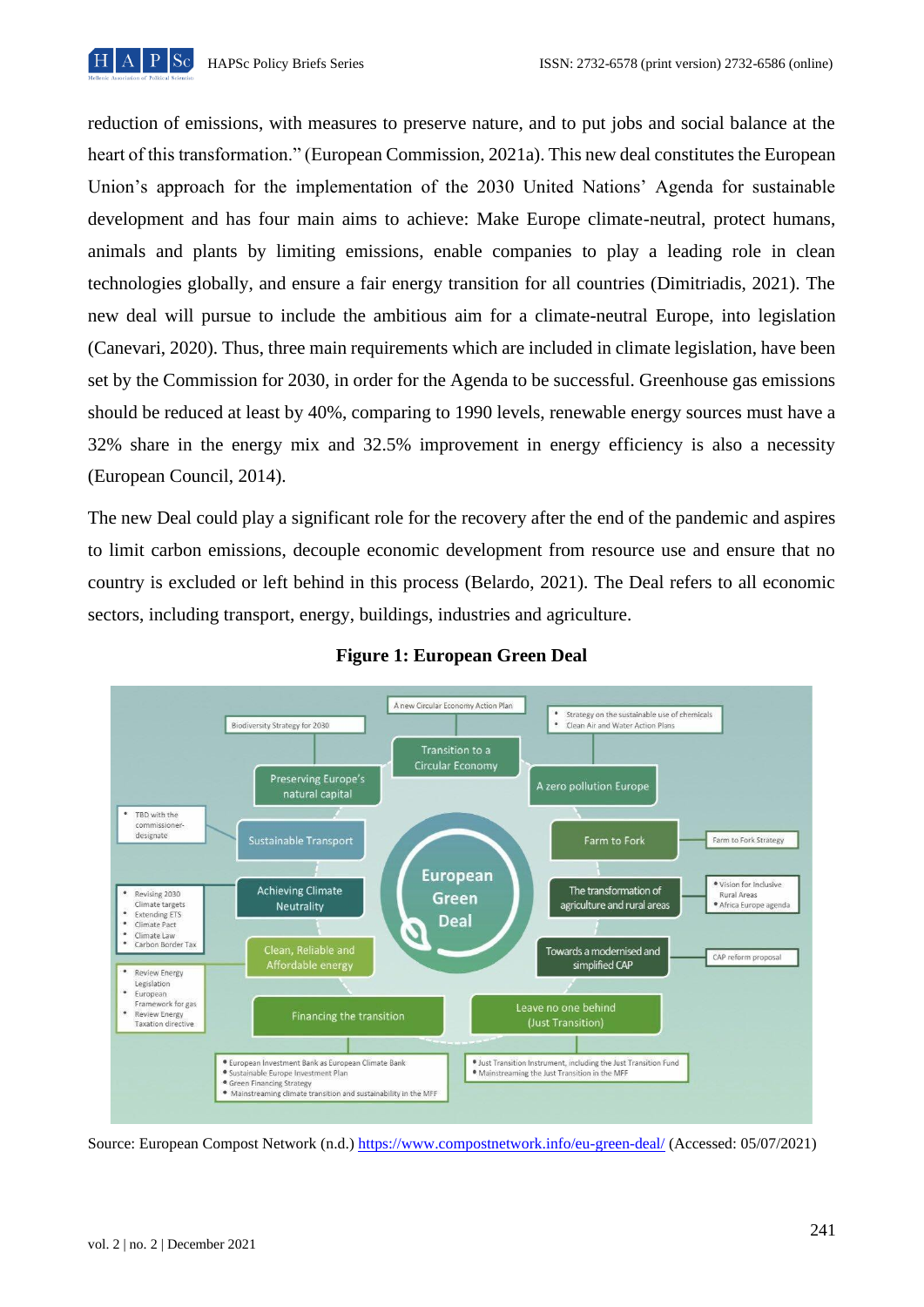

The reduction in greenhouse gas emissions and the aim for the share of renewable energy sources are binding for all member-states, however energy efficiency is does not bind the states (Siddi, 2020). Legislation will be updated towards an augmented 55% target for the reduction of Greenhouse Gas emissions in the European Union. Legislative proposals will be introduced, concerning different areas, including: EU Emissions Trading System, energy efficiency, renewable energy sources, CO2 emissions from road transports, Agriculture, Land Use, Land Use Change and Forestry and effort sharing (European Commission, 2020a). There are some basic features, and policy areas in which the European Green Deal (EGD) aims to achieve its goals. These are the following (Norton Rose Fullbright, 2021):

- Climate action
- Clean energy
- Sustainable industry
- Buildings renovations
- Sustainable transports
- Combating pollution
- Farm to fork strategy
- Preservation of biodiversity
- Research and development
- Preventing unfair competition from carbon leakage

There are integrated rules for the designment, monitoring and progress report for the 2030 targets, energy targets and international commitments set by the Paris Agreement, which is a legally binding international treaty for global climate change (United Nations, 2021), and requires common efforts from all nations of the world. Regulation and standardization, investments and innovation, national reforms and international cooperation are means of politics for the achievement of the Green Deal (Mathis, 2020). If it will be considered necessary, the European Commission will recommend an intermediate target for 2040 (European Council, 2021). The cohesion policy in the EGD requires investments in place-based innovations and smart economic transformations, abandonment of unsustainable practices and ensuring a fair transition for all regions (Happaerts, 2021).

The Commission envisages a longer-term objective for the year 2050, in order for Europe to be climate-neutral and its economy to have net-zero greenhouse gas emissions. This objective is in the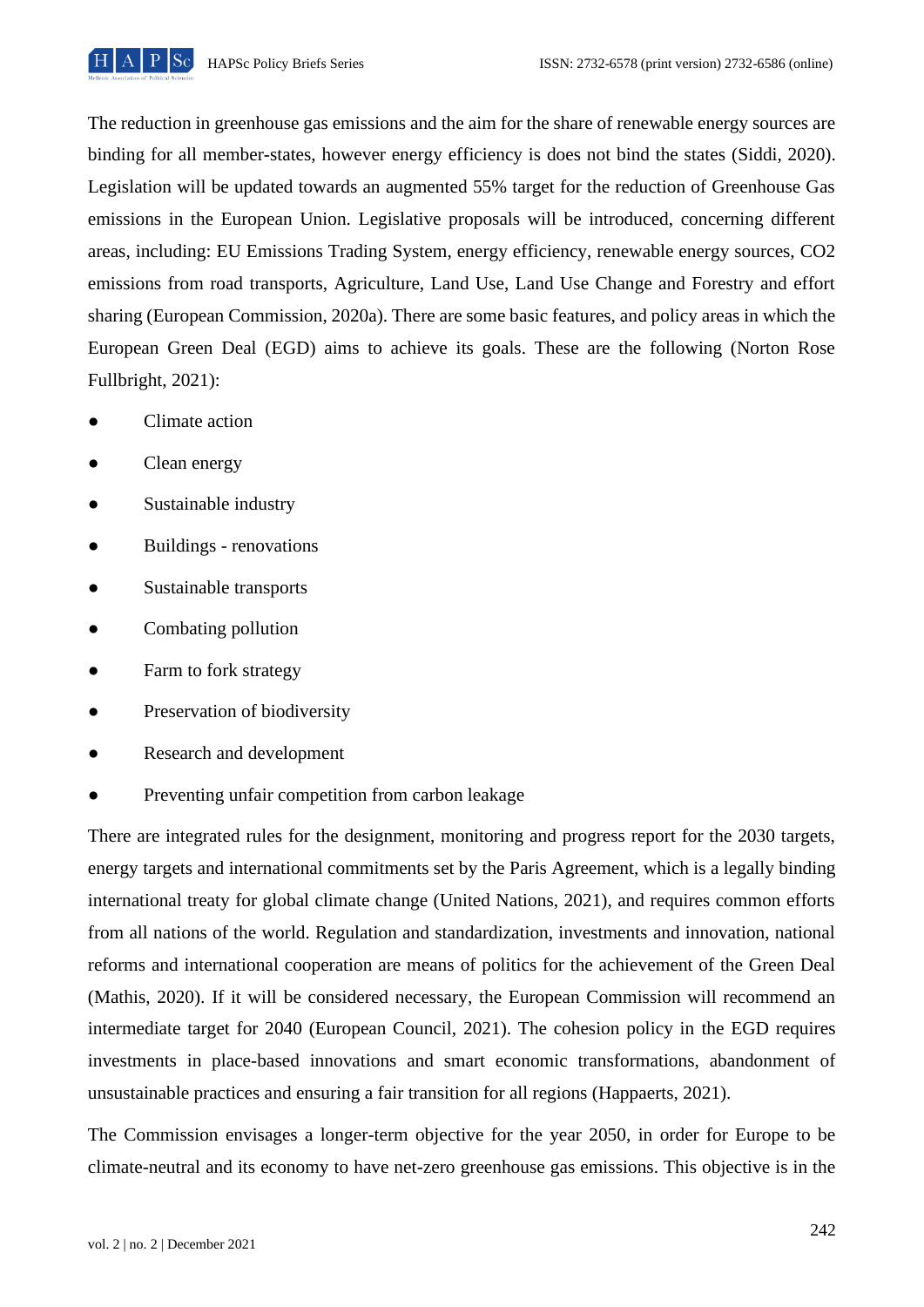

core of the EGD and is aligned to the Union's commitment to climate action, as imposed by the Paris Agreement in 2015. Prerequisites have been set for the achievement of climate neutrality, including 80% cut of Greenhouse gas emissions in comparison with the 1990 levels and additionally 90% reduction in order to finally reach zero emissions, and, the process of decarbonization. The Commission in addition, enacted the European Climate Law towards the accomplishment of the European Green Deal's targets. It was adopted by the European Council and the Parliament (European Council, 2021). This law will ensure that the whole of the EU policies will be in alignment with the goal of the economic and social climate neutrality and that all sectors will contribute to that goal. It will be legally binding for all member-states to achieve net zero greenhouse gas emissions by 2050 and will include a monitoring mechanism to observe the progress made by each state (European Commission, 2020b). The European Climate Pact concerns the involvement of institutions, citizens and companies to cooperate in order to establish a framework that goes beyond the limits of consultation (Dimitriadis, 2021). Moreover, a new Adaptation Strategy was adopted, to cope with global climate change. According to this strategy, the adaptation will have to be smarter, faster, more systemic and encourage international actions for adapting to climate change. Climate diplomacy, which comprises negotiations with third countries in, and outside Europe, is a means of political action that has been renewed (European Commission, 2021b). The Council made a call for all actors to work together on a strategic approach to climate diplomacy (European Council, 2020). International discussions have an influence on state action and promote the development of domestic policies, although there is no official treaty (Dimitrov, 2015).

The National Energy and Climate Plans (NECPs) for 2030 constitute a framework for the EU member states to plan their climate and energy targets and the means to achieve them by 2030. The final NECPs had to be sent by the end of 2019 and member states are obliged to submit progress reports every two years, in order to show their compliance with the 2030 aims, of course under the Commission's supervision (Maris & Flouros, 2021). The main aim of these plans is to support the expansion in the use of renewable energy sources, a fact that will consequently lead to increased investments and creation of new jobs in this sector (Wind Europe, 2021). Transport and energy security are two fields, in which renewable sources could be extensively used (Hafner & Raimondi, 2020). Furthermore, the EU Emissions Trading System is an important policy tool for the costeffective reduction of greenhouse gases inside the Union and it covers the total volume of Greenhouse gases (GHG) emissions. Through this system, emission allowances can be traded, in order for the total emissions to remain within the allowable limits (European Commission, 2015).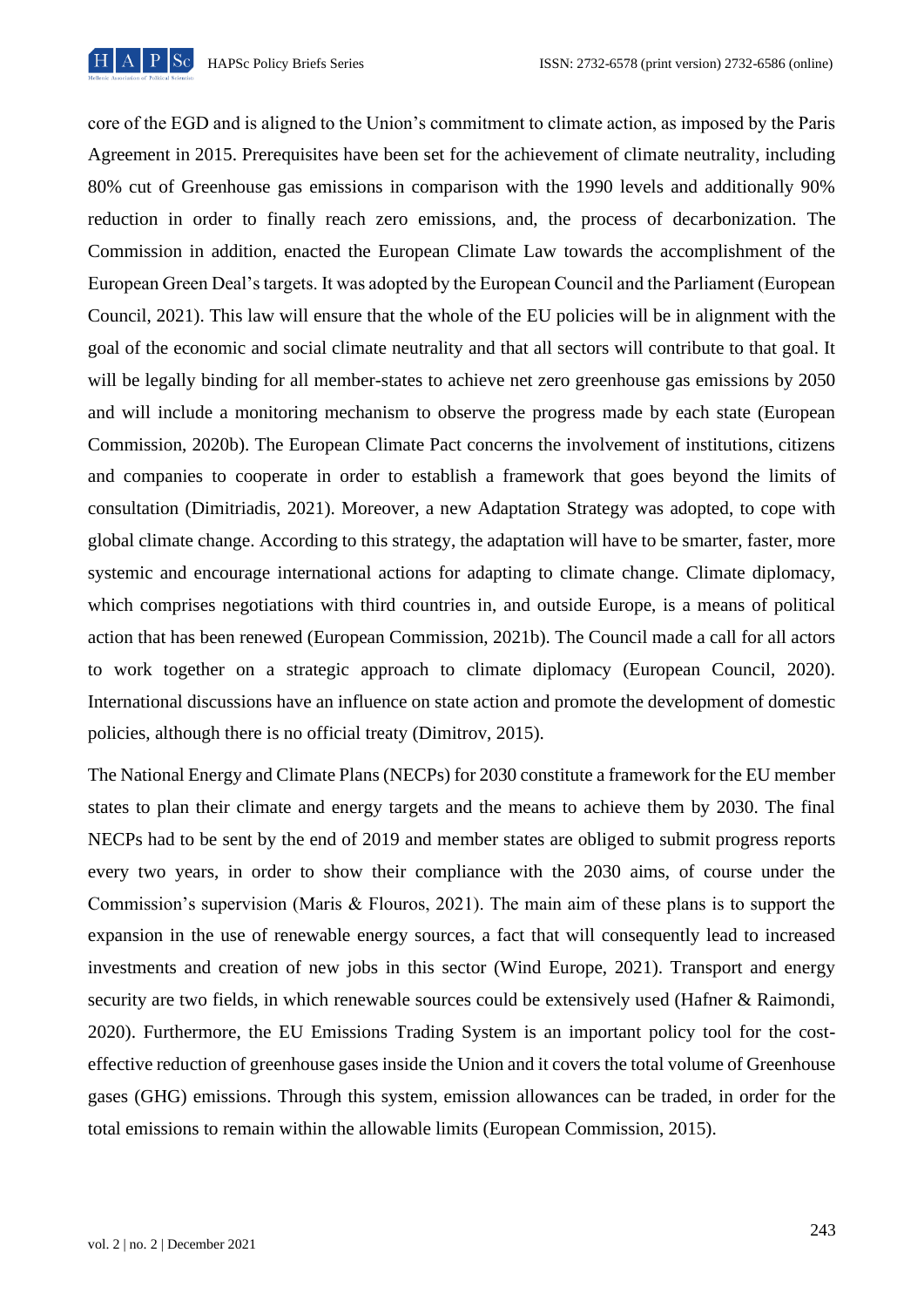

#### **Energy transition, just transition and effects of the Green Deal**

The ultimate goal of all these policies and measures, is a transition in the energy sector, in which carbon emissions will have been extremely limited. This way, renewable energy sources will have a greatly increased share in the energy mix. According to Christian-Rynning Tonnesen (2021), it is possible, at least on a theoretical basis, for the European continent, to have an energy system that relies exclusively on renewables, which will replace fossil fuels. The energy transition and the measures implemented for climate change should be seen as not only governmental, but international efforts (Wettengel, 2021). The transition towards a clean energy mix, requires a number of actions which are also included in the Green Deal: A secured and affordable energy supply for the European Union. The creation of a fully integrated, interconnected and digitalized energy market, making energy efficiency a top priority, enhancing the energy performance of buildings and finally the reliance of power sector on renewable energy sources (European Commission, 2019). Another requirement is the reduction in energy consumption, through the use of more eco-friendly technologies, and also limited use of carbon and nuclear power (Kemfert, 2019). It is a fact that the transformations made in the energy sector, will have a significant impact on countries with high emissions of hydrocarbons, because it is quite possible for the demand of principal goods and global prices to drop and decline respectively (Teevan, Medinilla & Sergejeff, 2021). Furthermore, technologies used for energy storage, contribute to reduce significantly carbon emissions in the electricity sector (Kittner, Lill & Kammen, 2017).

It is vital that the transition to a carbon-free energy sector, will be fair for all countries, and no one is left behind or excluded from this process. The great aim of a just transition is to couple a strong economy with a healthy environment (Sierra Club, n.d.). The sustainability of financial resources is of great importance for the economic transition to a low-carbon Europe, to be fair. Thus, a Just Transition Mechanism (JTM) has been created for this purpose. Along with the Just Transition Fund, it will contribute to the limitation of the negative effects on the most vulnerable member states of the EU (Eurocities, 2020). The notion of the just transition is closely linked to sustainable development. In order for the transition to be socially fair, investments must be made to provide affordable solutions to those affected the most by carbon pricing. Simultaneously, measures for tackling energy poverty and re-skilling of the workers in the energy sector, should be implemented (Sabato & Fronteddu, 2020). Fossil fuel workers will be the first included in the just transition processes (Mertins-Kirkwood & Deshpande, 2019).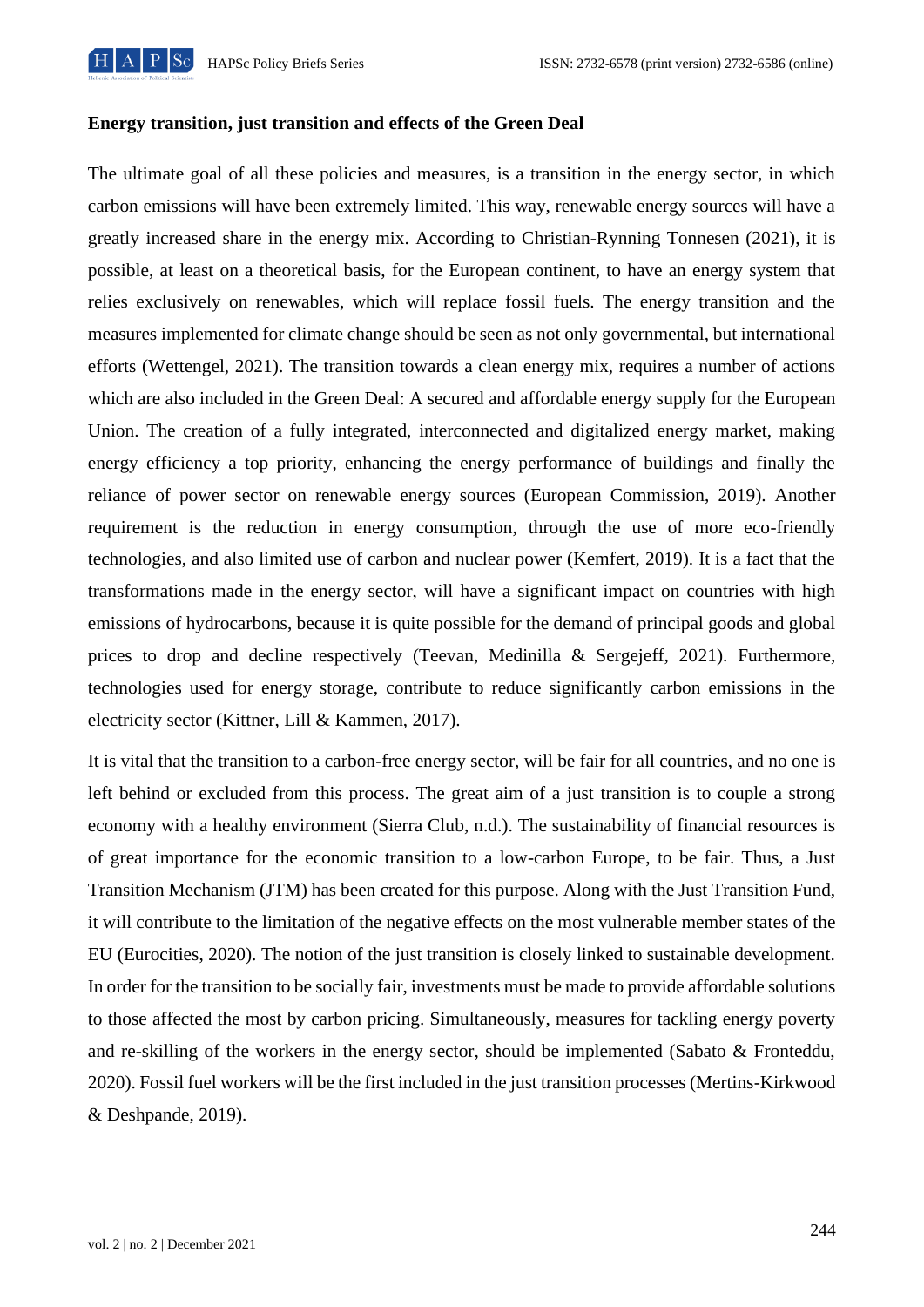

Apart from JTM, a policy tool for the control of the carbon quantity traded among countries, is the Carbon Border Adjustment Mechanism. The main aim of this policy instrument is to prevent phenomena of carbon leakage. In this process, companies inside the Union, can transfer intense carbon production to countries around the world, with less strict climate legislation (European Commission, n.d.). But how this system will function? With this mechanism, domestic and imported carbon price will be the same. Moreover, it will be ensured that climate targets set by the European Union, are not to be undermined by practices which lead to carbon leakage.

The energy transition is following different paces among EU members. In Italy for example, renewable energy sources are becoming more and more attractive to investments, while Poland is failing to make changes in its energy mix (being opposed to the 2050 aim of climate neutrality) (Hafner & Raimondi, 2020). When it comes to Greece, the transition to a low carbon economy and a differentiated energy mix, becomes a priority. A basic means for this change is electricity storage. It enables the increased use of renewable energy sources in electricity systems. Although energy storage is still in its first steps, 2021 is an important starting point for the country (Norton Rose Fullbright, 2021). The main renewable energy sources in Greece, are photovoltaics and wind power.

The implementation of the EGD and the targets set for 2030, are not without difficulties and obstacles. It is not that easy either for states and industries, or for EU citizens, to radically change attitude towards energy consumption and practices. The financial cost for the transition to an extremely low or zero carbon energy sector, will be vast. About 1 trillion euros will be required by the next ten years, as the European Commission assesses (Harvey & Rankin, 2020). In addition, deep transformations in economic and industrial strategies in order to meet the targets set for a climate neutral Europe, are required (Bloomfield & Stewart, 2020). A serious obstacle for the success of this new endeavor, is the willingness of member states to transform their economic systems. Moreover, it is a fact that if the largest carbon emitters (USA and China), do not conform to some reduction policies, EU's action will not achieve much, globally (Moutii, 2021). Although the aforementioned difficulties exist, the Deal has much to offer to citizens in Europe, and also will have some worldwide effects, if implemented properly. First and foremost, health lies on top of the benefits. That's because replacing fossil fuels by clean renewable energy, could potentially prevent 3.6 million (!) premature deaths annually, worldwide (Haines & Scheelbeek, 2020). The well-being of the Union's citizens will be positively affected by the EGD. The measures implemented, will provide cleaner air, water and soil. Food can be healthier and buildings will obtain more energy efficiency than now. The creation of greener jobs and the development of more competitive and resilient industries are also included in the positive effects of the EGD (European Commission, 2021d). As far as the rest of the world is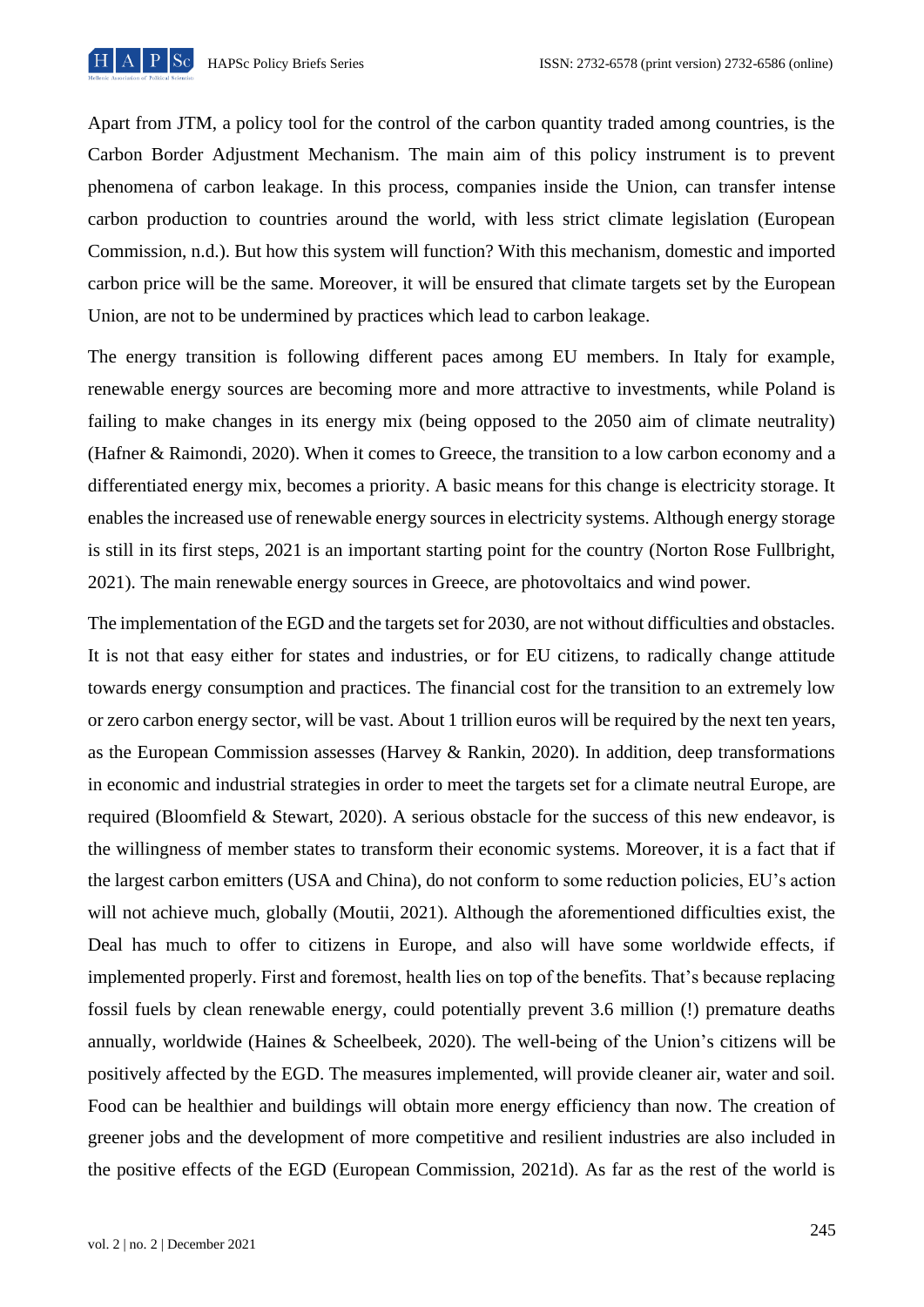

concerned, the external dimension of the Deal depends on domestic policies and EU's relations with partner countries. Three different approaches exist: The collaborative, which addresses Western Balkans, the Southern Neighborhood and Africa, and includes initiatives and investments in these places. The coercive approach aims to promote the green transition elsewhere and prevent carbon leakage. Finally, the diplomatic approach refers to the fact that traditional climate diplomacy is implemented with the partner countries (Teevan, Medinilla & Sergejeff, 2021).

# **Conclusions**

All in all, one can easily conclude that the European Union, from the long and recent past, until nowadays, is making strong efforts to protect the environment. An extended framework of policies, agreements and initiatives has been created over the years - with the EU Green Deal being the most ambitious one -, in order to enact environmental legislation inside the Union. The qualitative and quantitative data offer a good illustration of the policies implemented. The big threat of climate change can be seen also as a good opportunity for humanity, not only in Europe, but all over the world. An opportunity to create healthier and more sustainable conditions for the current and future generations. However, it requires strong commitment and consistency from governments, companies, industries and citizens so as to achieve the goal of combating climate change and form a healthier environment for all. It cannot be questioned that the whole process is facing serious obstacles. However, it seems that it is worth the pain to try and change some of our habits for the sake of the environment in which we live, grow and evolve.

# **References**

- Belardo, T. (2021). What you need to know about the European Green Deal and what comes next. Available at: https://www.weforum.org/agenda/2021/07/what-you-need-to-know-about-the-european-green-dealand-what-comes-next (Accessed: 01/07/2021).
- Schreurs, M. (2004). Environmental Protection in an Expanding European Community: Lessons from Past Accessions. *Environmental Politics*, 13 (1), 27-51.
- Bloomfield, J. & Stewart, F. (2020). The Politics of the Green New Deal. *Τhe Political Quarterly*, 91(4), 770- 779.
- Canevari, C. (2020). Energy Efficiency: Policy and Financing Directorate-General for Energy. Energy Community, 24th Energy Efficiency Coordination Group. Available at: https://www.energycommunity.org/ (Accessed: 07/07/2021).
- Dimitriadis, D. (2021). The European Climate Pact. Open Access Government. Available at: https://www.openaccessgovernment.org/the-european-climate-pact/105710/ (Accessed: 14/08/2021).
- Dimitrov, R. S. (2015). Climate diplomacy. In: Backstrand, K. & Lovbrand, E. (eds.). *Research Handbook on Climate Governance*. London: Edward Elgar Publishing Limited.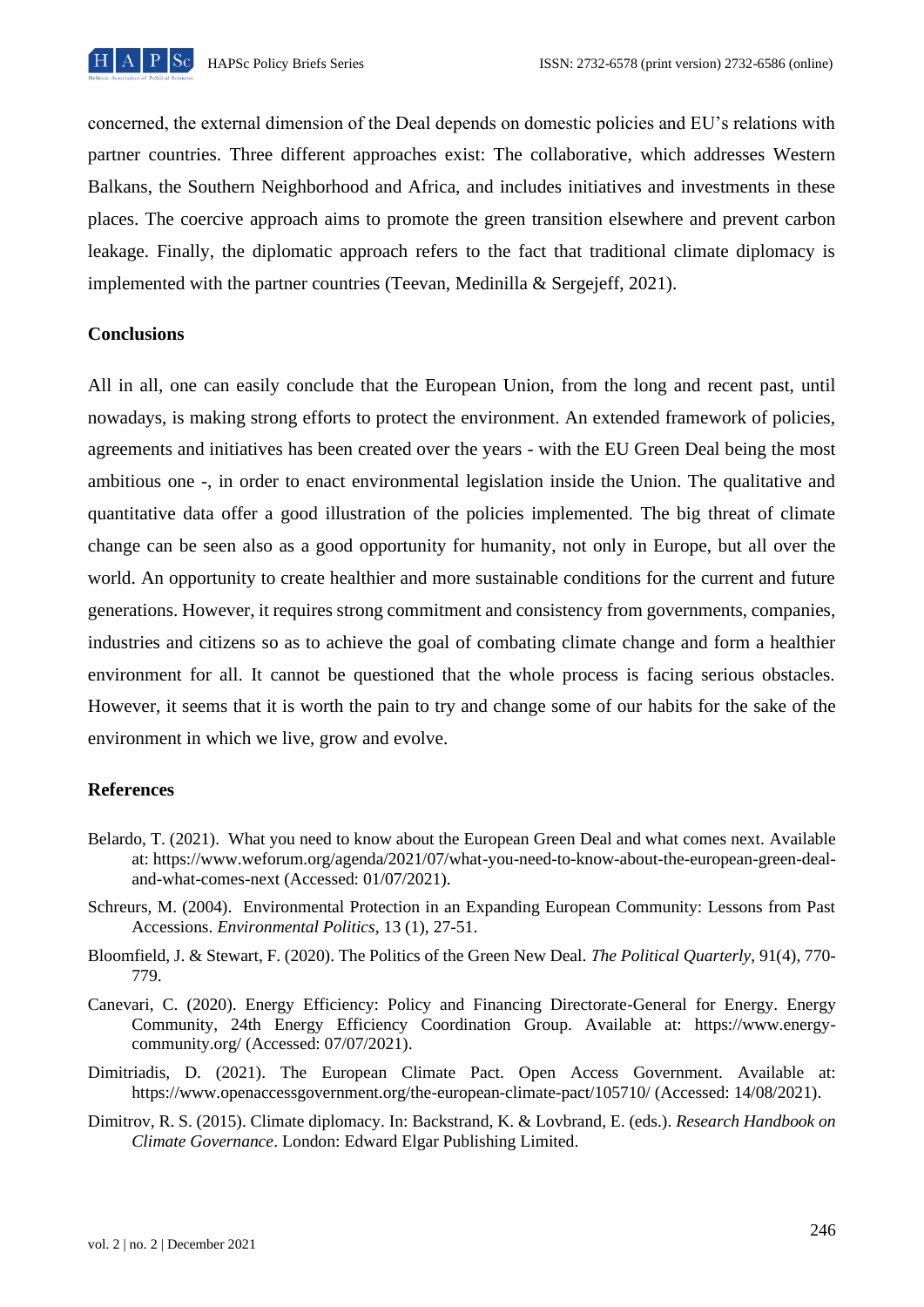- Eurocities (2020). The European Green Deal. Delivering results for citizens with Europe's cities. Available at: https://eurocities.eu/wpcontent/uploads/2020/08/EUROCITIES\_reaction\_to\_the\_Green\_Deal\_2020\_Final\_.pdf (Accessed: 29/07/2021).
- European Commission (2015). EU ETS Handbook. Available at: https://ec.europa.eu/clima/sites/clima/files/docs/ets\_handbook\_en.pdf (Accessed: 04/07/2021).
- European Commission (2021c). A European Green Deal. Striving to be the first climate neutral continent. Delivering the European Green Deal, The decisive decade. Available at: https://ec.europa.eu/info/publications/delivering-european-green-deal\_en (Accessed: 11/07/2021).
- European Commission. (2019). A clean energy transition. Available at: https://ec.europa.eu/info/strategy/priorities-2019-2024/european-green-deal/energy-and-green-deal\_en https://ec.europa.eu/commission/presscorner/detail/en/fs\_19\_6723 (Accessed: 11/07/2021).
- European Commission. (2020a). EU Climate Target Plan 2030: Key contributors and policy tools. Available at: https://ec.europa.eu/commission/presscorner/detail/en/fs\_20\_1610 (Accessed: 09/07/2021).
- European Commission. (2020b). The European Climate Law. Available at: https://ec.europa.eu/clima/policies/eu-climate-action/law\_ en (Accessed: 09/07/2021).
- European Commission (2021a). Statement by President von der Leyen on delivering the European Green Deal. Available at: https://ec.europa.eu/commission/presscorner/detail/en/STATEMENT\_21\_3701 (Accessed: 14/07/2021).
- European Commission. (2021b). EU Adaptation Strategy. Available at: https://ec.europa.eu/clima/policies/adaptation/what\_en (Accessed: 09/07/2021).
- European Commission (2021d). Carbon Border Adjustment Mechanism. Available at: https://ec.europa.eu/taxation\_customs/green-taxation-0/carbon-border-adjustment-mechanism\_en (Accessed: 09/07/2021).
- European Compost Network (n.d.). EU GREEN DEAL. Available at: https://www.compostnetwork.info/eugreen-deal/ (Accessed: 05/07/2021).
- European Council (2014). 2030 climate & energy framework. Available at: https://www.consilium.europa.eu/uedocs/cms\_data/docs/pressdata/en/ec/145397.pdf (Accessed: 22/07/2021).
- European Council. (2020). Press release. Climate diplomacy: Council renews the EU's commitment to place climate action at the centre of external policy. Available at: https://www.consilium.europa.eu/en/press/press-releases/2020/01/20/climate-diplomacy-councilrenews-the-eu-s-commitment-to-place-climate-action-at-the-centre-of-external-policy/ (Accessed: 20/07/2021).
- European Council (2021). Council adopts European Climate Law. Press release Available at: https://www.consilium.europa.eu/en/press/press-releases/2021/06/28/council-adopts-europeanclimate-law/ (Accessed: 24/07/2021).
- Hafner, M. & Raimondi, P. (2020). Priorities and challenges of the EU energy transition: From the European Green Package to the new Green Deal. *Russian Journal of Economics,* 6(4), 374-389.
- Haines, A. & Scheelbeek, P. (2021). European Green Deal: A major opportunity for health improvement. *The Lancet*, 395, 10233.
- Happaerts, S. (2021). The European Green Deal and the Just Transition Mechanism. European Commission. Available at: and a set of the set of the set of the set of the set of the set of the set of the set of the set of the set of the set of the set of the set of the set of the set of the set of the set of the set of the set

https://eu.eventscloud.com/file\_uploads/28d11ffa5c037afbe94d359a72014594\_HAPPAERTSSander2 0210429JTMEAPworkshopSH.pdf (Accessed: 11/08/2021).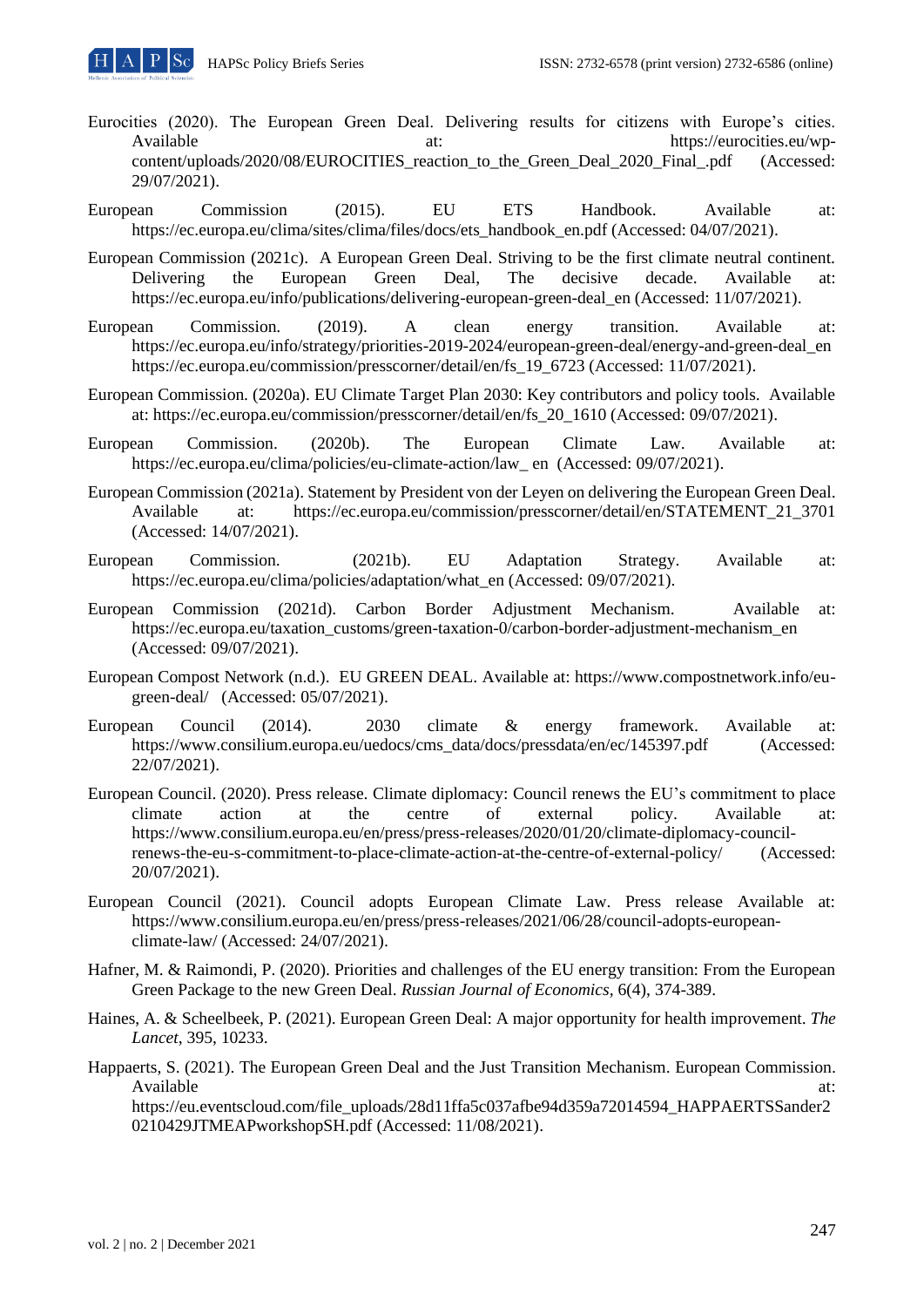- Harvey, F. & Rankin, J. (2020). What is the European Green Deal and will it really cost €1tn?. The Guardian. Available at: https://www.theguardian.com/world/2020/mar/09/what-is-the-european-green-deal-andwill-it-really-cost-1tn (Accessed: 17/08/2021).
- Kemfert, C. (2019). Green Deal for Europe: More Climate Protection and fewer Fossil Fuels Wars. *Intereconomics*, 54(6), 353-358.
- Kittner, N., Lill, F. & Kammen, D. (2017). Energy storage deployment and innovation for the clean energy transition. *Nature Energy*, 2: 17125.
- Maris, G., Flouros, F. (2021). The Green Deal, National Energy and Climate Plans in Europe: Member States' Compliance and Strategies. *Administrative Sciences,* 11(3): 75.
- Mathis, C.-F. (2020). European Environmental Policy. Digital Encyclopedia of European History. Available at: https://ehne.fr/en/encyclopedia/themes/political-europe/a-european- %E2%80%9Cmodel%E2%80%9D-defined-public-policies/european-environmental-policy (Accessed: 26/07/2021).
- Mertins-Kirkwood, H. & Desphande, Z. (2019). Who is included in a just transition? Considering social equity in Canada's shift to a zero carbon economy. Canadian Centre for Policy Alternatives. Available at: https://www.policyalternatives.ca/sites/default/files/uploads/publications/National%20Office/2019/08/ Who%20is%20included%20in%20a%20just%20transition\_final.pdf (Accessed: 20/07/2021).
- Ministry of Environment of Denmark (n.d.). EU Environment Action Programme , Environmental Protection Agency. Available at: https://eng.mst.dk/about-us/international/environmental-action-programme/ (Accessed: 30/07/2021).
- Moutii, M. (2021). The European Green Deal will cause more harm than good. IREF. Available at: https://en.irefeurope.org/Publications/Online-Articles/article/The-European-Green-Dealwill-cause-more-harm-than-good (Accessed: 17/08/2021).
- Norton Rose Fullbright (2021). The EU Green Deal explained. Available at: https://www.nortonrosefulbright.com/en-gr/knowledge/publications/c50c4cd9/the-eu-green-dealexplained (Accessed: 11/07/2021).
- Norton Rose Fullbright (2021). The time for electricity storage in Greece has arrived. Available at: https://www.nortonrosefulbright.com/en-gr/knowledge/publications/1c93026d/the-time-for-electricitystorage-in-greece-has-arrived (Accessed: 11/07/2021).
- Orlando, E. (2013). The Evolution of EU Policy and Law in the Environmental Field: Achievements and current challenges. In: Bakker, C. & Francioni, F. (eds.), *The EU, the US and Global Climate Governance*, Chapter 3. London: Ashgate.
- Rynning-Tonnesen, C. (2021). The future of the European energy transition. Statkraft. Available at: https://www.statkraft.com/newsroom/news-and-stories/archive/2021/future-european-energytransition/ (Accessed: 04/07/2021).
- Sabato, S., Fronteddu, B. (2020). A socially just transition through the European Green Deal?. European Trade Union Institute, Working paper 2020.08. Available at: https://www.etui.org/sites/default/files/2020- 09/A%20socially%20just%20transition%20through%20the%20European%20Green%20Deal-2020 web.pdf (Accessed: 24/07/2021).
- Siddi, M. (2020). The European Green Deal: Assessing its current state and future implementation: FIIA Working paper 114 Available at: https://www.fiia.fi/en/publication/the-european-green-deal (Accessed: 01/07/2021).
- Sierra Club (n.d.). Just Transition. Available at: https://www.sierraclub.org/sites/www.sierraclub.org/files/program/documents/Just%20Transition%20 Factsheet.pdf (Accessed: 10/07/2021).
- Teevan C., Medinilla, A. & Sergejeff, K. (2021). The Green Deal in EU foreign and development policy. ECDPM Briefing Note (131). Available at: https://ecdpm.org/wp-content/uploads/Green-Deal-EU-Foreign-Development-Policy-ECDPM-Briefing-Note-131-2021.pdf (Accessed: 24/07/2021).